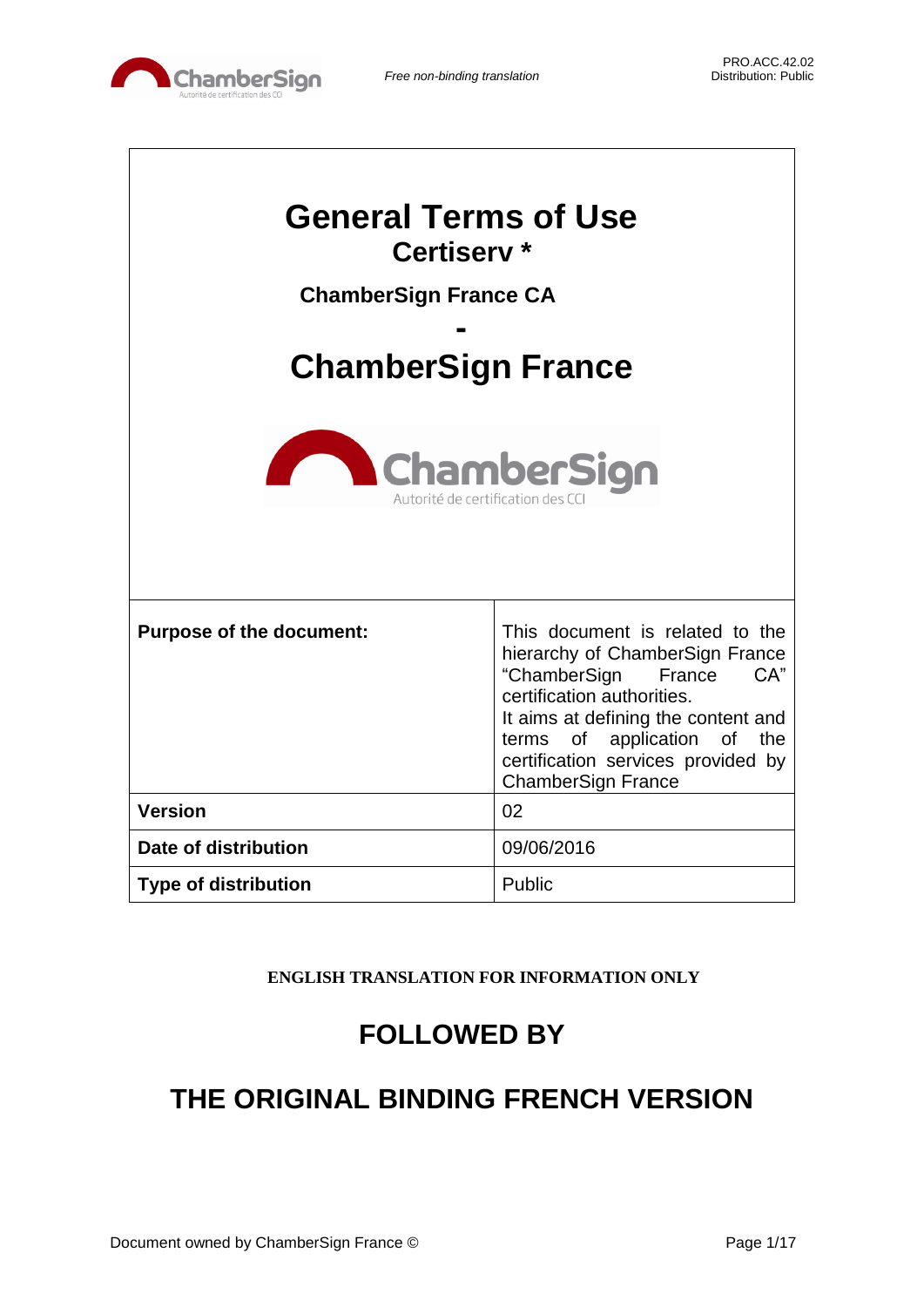

# **CONTENTS**

# **ENGLISH TRANSLATION FOR INFORMATION ONLY**

| 1.               | <b>INTRODUCTION</b>                                       | 3                       |
|------------------|-----------------------------------------------------------|-------------------------|
| 2.               | <b>DEFINITIONS</b>                                        | 3                       |
| 3.               | <b>PURPOSE</b>                                            | $\overline{5}$          |
| $\overline{4}$ . | <b>CONTACT</b>                                            | $\overline{5}$          |
| 5.               | <b>TERM - APPLICATION</b>                                 | $\overline{5}$          |
| 6.               | REQUESTS FOR CERTICATES AND RENEWALS                      | 5                       |
| 6.1              | <b>REGISTRATION OF APPLICATION FILES</b>                  | 5                       |
| 6.2              | <b>VERIFICATION OF THE REQUEST</b>                        | 5                       |
| 6.3              | <b>REJECTION OF THE REQUEST</b>                           | 6                       |
| 6.4              | <b>ISSUANCE OF THE CERTIFICATE</b>                        | 6                       |
| 6.5              | <b>ACCEPTANCE OF THE CERTIFICATE</b>                      | 6                       |
| 6.6              | <b>ASSISTANCE</b>                                         | 6                       |
| 6.7              | <b>RENEWAL</b>                                            | $\overline{7}$          |
| 6.8              | AMENDMENT OF THE CERTIFICATE                              | $\overline{7}$          |
| 6.9              | <b>LOSS OF PASSWORD</b>                                   | $\overline{7}$          |
| 7.               | <b>CONDITIONS FOR USING CERTIFICATES AND RESTRICTIONS</b> | $\overline{7}$          |
| 8.               | <b>CERTIFICATE VERIFICATION PROCEDURE</b>                 | $\overline{7}$          |
| 9.               | <b>REVOCATION OF THE CERTIFICATE</b>                      | $\overline{7}$          |
| 10.              | <b>CHAMBERSIGN'S OBLIGATIONS</b>                          | $\overline{\mathbf{8}}$ |
| 11.              | <b>CLIENT'S OBLIGATIONS</b>                               | 9                       |
| 12.              | <b>ASCR'S OBLIGATIONS</b>                                 | 10                      |
| 13.              | <b>OBLIGATIONS OF CERTIFICATE USERS</b>                   | 11                      |
| 14.              | <b>PRICE AND PAYMENT</b>                                  | 12                      |
| 14.1.            | PRICE                                                     | 12                      |
| 14.2.            | <b>INVOICING</b>                                          | 13                      |
| 15.              | <b>LIABILITY</b>                                          | 13                      |
| 16.              | <b>INSURANCE</b>                                          | 14                      |
| 17.              | <b>CONFIDENTIALITY</b>                                    | 14                      |
| 18.              | <b>INTELLECTUAL PROPERTY</b>                              | 15                      |
| 19.              | PERSONAL DATA                                             | 15                      |
| 20.              | <b>TERMINATION OF THE SUBSCRIPTION</b>                    | 15                      |
| 21.              | <b>CONSERVATION</b>                                       | 16                      |
| 22.              | <b>NULLITY</b>                                            | 16                      |
| 23.              | <b>ENTIRE AGREEMENT</b>                                   | 16                      |
| 24.              | <b>DISPUTE SETTLEMENT - JURISDICTION - APPLICABLE LAW</b> | 17                      |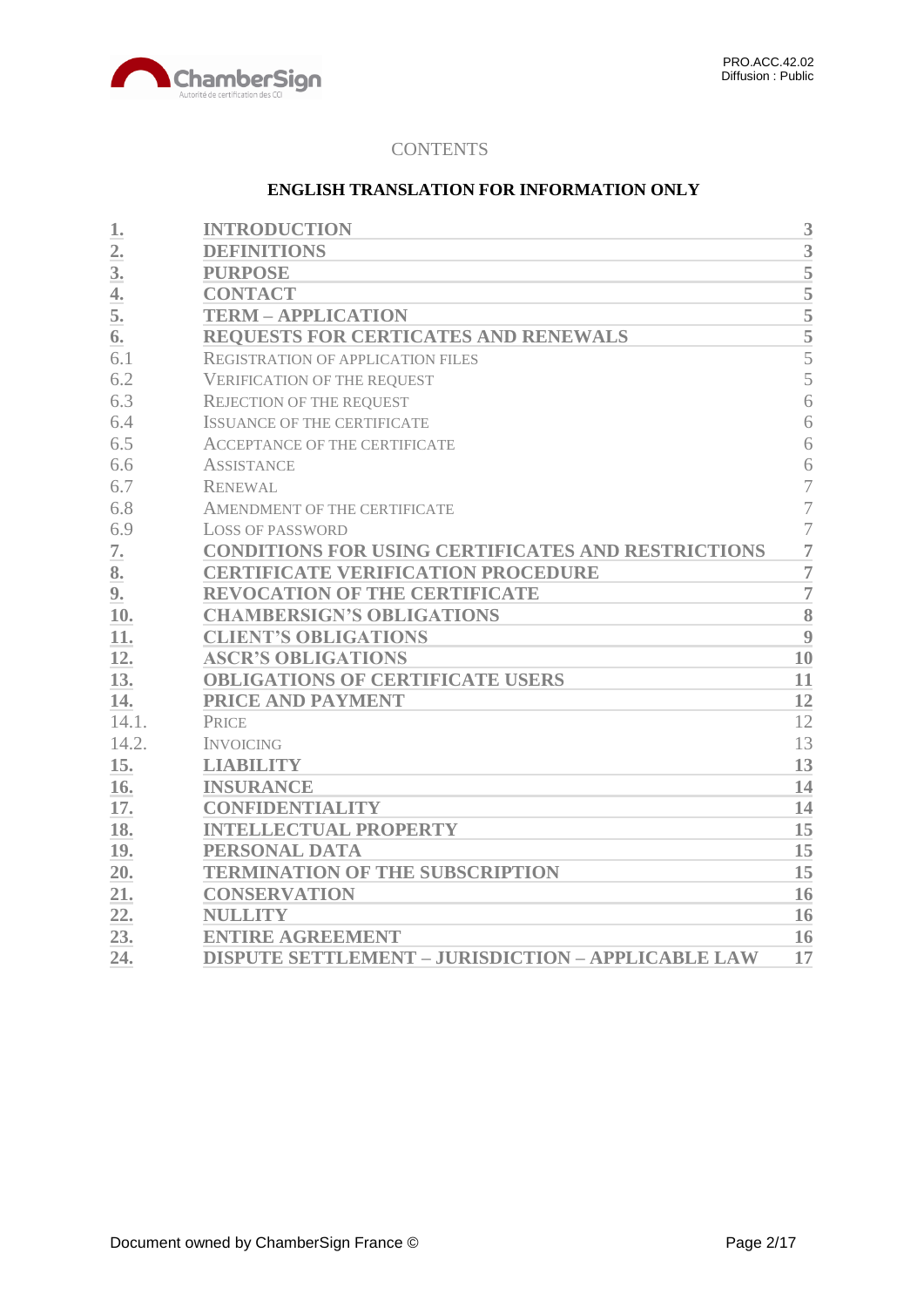

# <span id="page-2-0"></span>**1. INTRODUCTION**

1. ChamberSign France provides its Client and its Legal Representative, the ASCR and the Certificate User with certification services.

2. Any use of the services offered implies the consultation and unreserved acceptance of these General Terms.

3. The Client, its Legal Representative, the ASCR and the Certificate User acknowledge that they have read, understood and approved these General Terms and the CP of the Certiserv RGS\* authentication Certificate of ChamberSign France CA 1.2.250.1.96.1.7.4.1.2, accept their content in full and acknowledge that they are bound by all of their provisions.

4. The Client, its Legal Representative, the ASCR and the Certificate User acknowledge that they have the necessary skills and means for using the Certificates.

5. The Client, its Legal Representative, the ASCR and the Certificate User acknowledge that they are aware of the type, purpose and terms of using the Certificates and have claimed and obtained the information required for using the Certificates in full knowledge of the facts.

# <span id="page-2-1"></span>**2. DEFINITIONS**

6. The terms defined below shall have the following meanings between the parties:

- "User Application": means the application services using Certificates issued by ChamberSign France for purposes of authentication of the ASCR;

- "Authentication" means the process which purpose is to verify the identity claimed by a person or a machine (hereinafter an "Entity")

- "Certification Authority" or "CA": means "ChamberSign France" the legal entity which, within an electronic certification service provider (CSP), is in charge, in the name and under the latter's liability, of applying a Certification policy and has the capacity to issue electronic Certificates in relation to this Certification policy. "ChamberSign France" is a Certification Authority qualified in article 7 of decree no. 2001-272 of  $30<sup>th</sup>$  March 2001 taken as application of article 1316-4 of the French Civil Code and regarding electronic signatures;

**-** "Key Pair": means the couple of keys made up of one Public Key and one Private Key, generated in relation to a PKI-type of infrastructure (technical solutions based on Public-key cryptography);

**-** "Registration Office" or "RO": means one of the components of the IGC, approved by CA, intervening to check the identification information of the future ASCR of a Certificate, and where necessary other specific attributes, before transferring the corresponding request to the appropriate KMI department;

- "Certificate" or "Certiserv Certificate": means the electronic identity card of a website. Certiserv SSL Certificate enables a secure communication channel between a client and a server after an authentication step. All elements that the user transmits to a website protected by SSL Certificate Certiserv are confidential. This is done by encrypting data. The website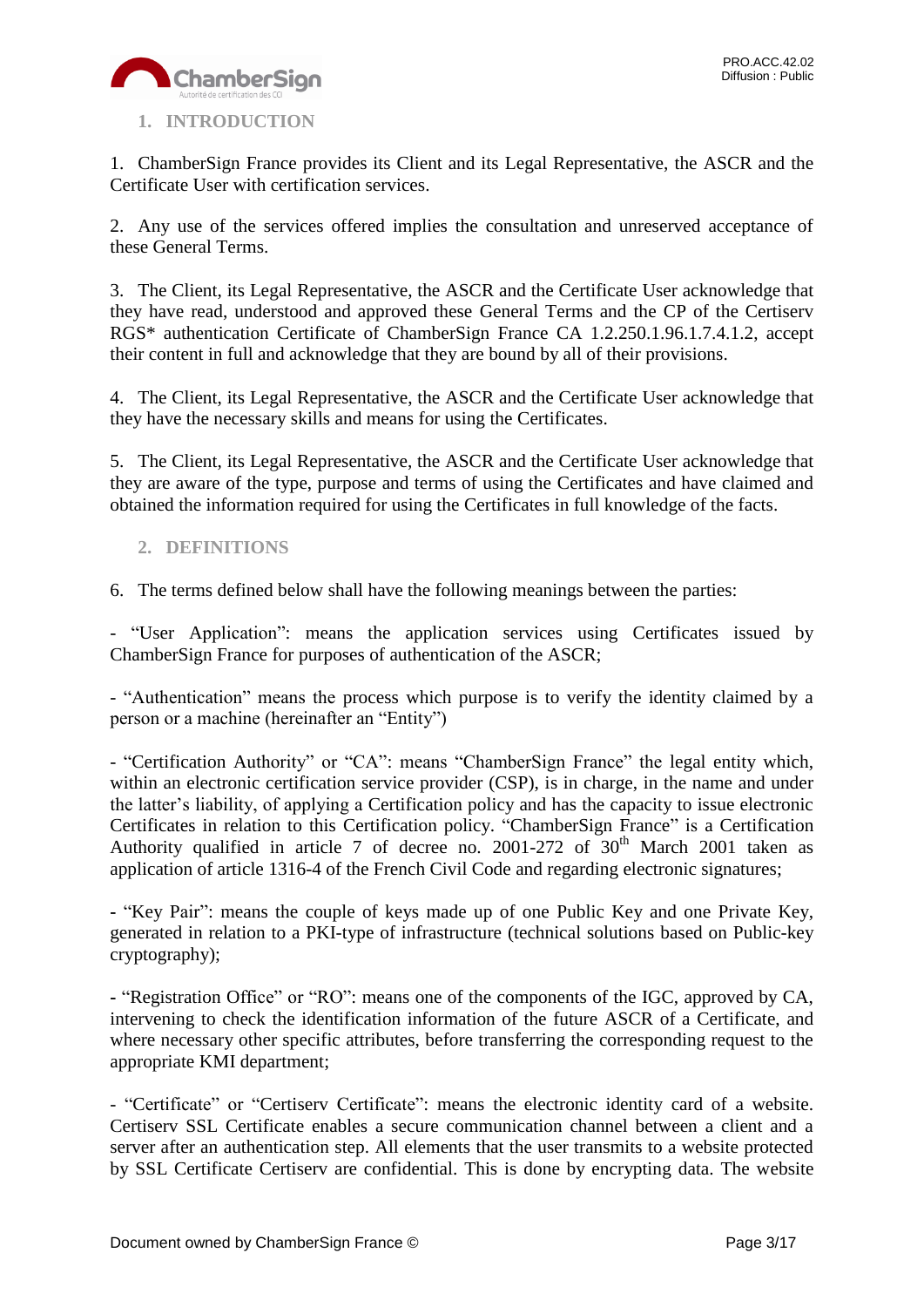

address will begin with https well equipped. In addition to the security of exchanges, the establishment of an SSL certificate allows to increase the confidence of Internet users, the reputation of the company as well as the conversion rate.

- "Private Key": means a mathematical algorithm the ASCR has to retain secretly;

- "Public Key": means a mathematical key disclosed and used to check a data received signature;

- "Client" means the Entity contracting with ChamberSign France to obtain a Certificate Certiserv \*. Any obligation binding the Client shall also bind its Legal Representative, the Certification Representative and the ASCR;

- "Compromise": means the disclosure or suspected disclosure or loss of confidential information as a result of infringing a security measure and leading to a possible loss in confidentiality and/or integrity of the data in question;

- "General Terms of Use" or "GTU": means the General Terms of Use herein.

**-** "Confidential Data": means together the Certificate Private Key, the withdrawal code and the activation code of the Private Key, which are the ASCR's strictly personal data which should absolutely be kept secret;

- "Entity": means the administrative authority or company defined broadly, i.e. also privatelaw legal entities such as associations;

- "Key Management Infrastructure" or "KMI": means the series of components, functions and processes devoted to managing cryptographic keys and their certificates used by trustworthy services: hereafter referred to as "KMI":

- "LAR": means the list of Certification Authority revoked Certificates;

- "CRL": means the certificate revocation list;

- "Certification Representative": means the person designated by the Client's Legal Representative to gather the documents necessary for the Certification requests, to realise the one on one interview with the ASCRs et to execute Certificate Revocation requests.

- "OID": means the object identifier identifying the Certification Authority's Certification Policy;

**-** "Certification Policy" or "CP": means the series of rules and exigencies, identified by a name (OID), defining the standards with which ChamberSign France complies in relation to these terms and indicating the applicability of a Certificate to a particular community and/or to a class of applications with shared security standards;

- "ASCR" or "Authentication Server Certificate Responsible": means the physical person for whom the Certificate request was accepted and treated by AC. He/she is responsible of this Certificate and the Private Key corresponding of this Certificate;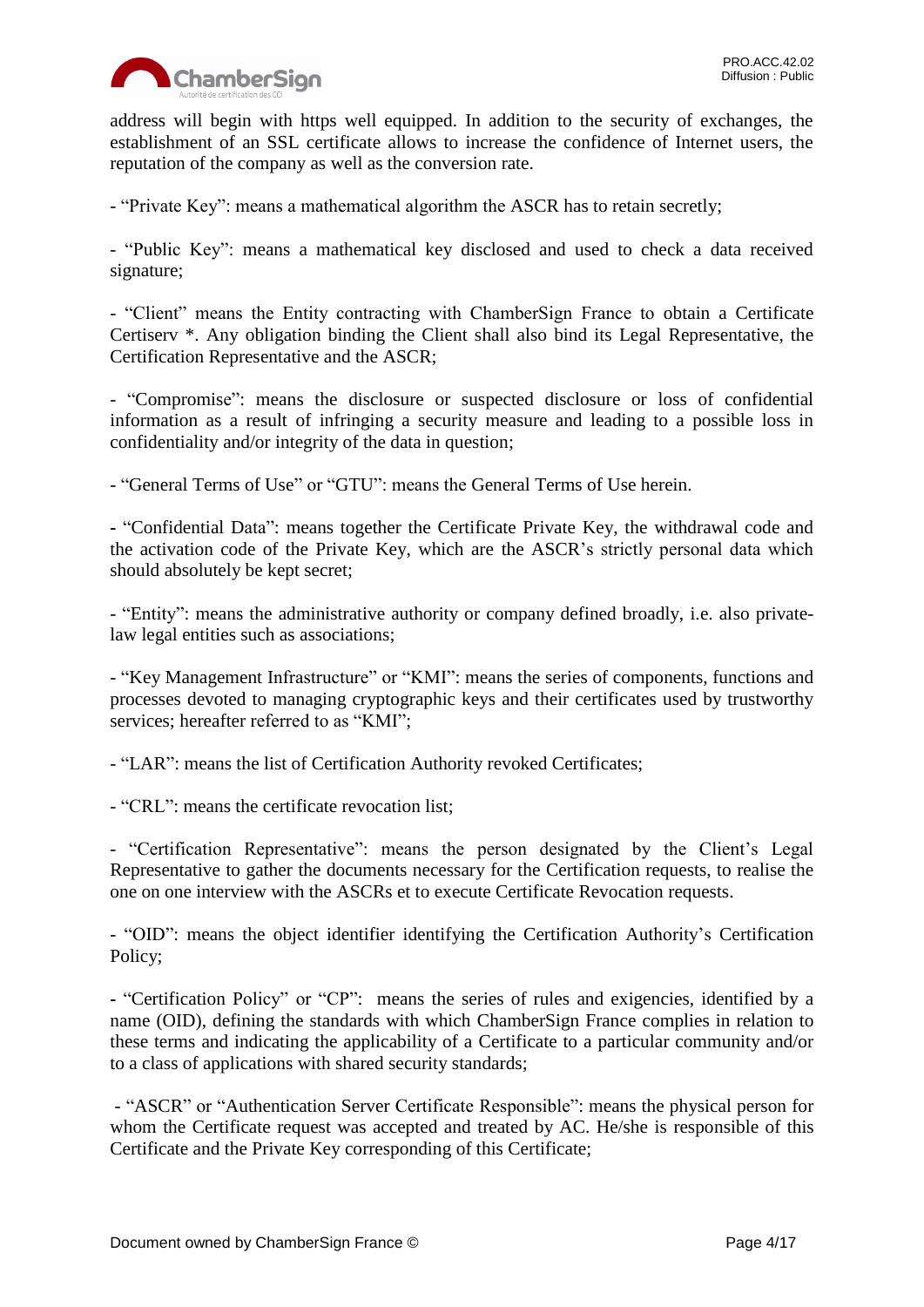

- "Legal Representative": means the Client's legal representative

**-** "Revocation": means the action which aims at ceasing the validity of the Certificate which has been revoked is recorded on the CRL;

- "Certificate User": means the entity or private individual receiving a Certificate and who relies on it for checking an authentication or an electronic signature value from the ASCR;

<span id="page-4-0"></span>**3. PURPOSE**

7. These GTU aim at defining the terms under which the Client can use the Certificates provided by ChamberSign France as Certification Authority in accordance with it Certification Policy.

## <span id="page-4-1"></span>**4. CONTACT**

8. Any request can be addressed to ChamberSign France – 46, avenue de la Grande Armée – 75858 PARIS Cedex 17.

<span id="page-4-2"></span>**5. TERM – APPLICATION**

9. These GTU are binding on the Client, as from their signature or, in the absence of signature, as from the first use of the Certificate, which imply full and complete acceptance of the GTU. The Client vouches for these GTU being respected by the Certificate User.

10. The GTU are concluded and shall remain binding throughout the whole lifetime of the Certificate, a three years long period renewable once, without prejudice to any updates and changes to them that ChamberSign France commits to transmit to the Client.

11. Any use of the Certificate after the amendments or updates of the GTU implies full and complete acceptance of the new GTU by the Client.

<span id="page-4-3"></span>**6. REQUESTS FOR CERTICATES AND RENEWALS**

## <span id="page-4-4"></span>**6.1 REGISTRATION OF CERTIFICATE APPLICATION FILES**

12. The ASCR, the Legal Representative of the Client as well as the Certification Representative may make a Certificate request by completing the Certificate request form on the ChamberSign France website: [www.chambersign.fr.](http://www.chambersign.fr/)

13. The supporting documents to be enclosed when making an initial Certificate request are specified in the subscription form.

14. The Client must send the required supporting documents by post, or present them directly to the RO.

<span id="page-4-5"></span>**6.2 VERIFICATION OF THE REQUEST**

## 15. The RO performs the following operations:

- checks and confirms the identity of the future ASCR;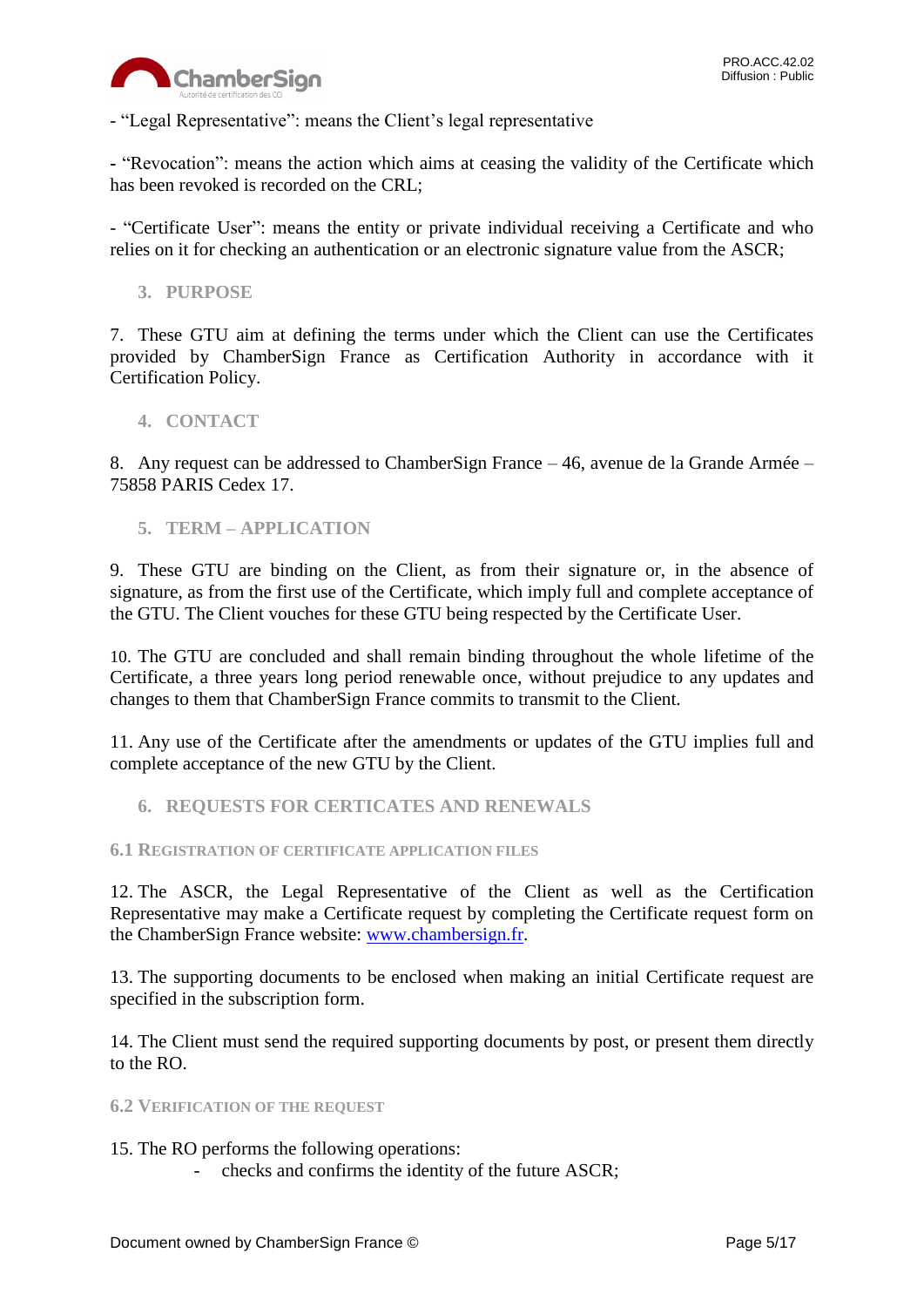

- checks the coherency of the supporting documents presented;
- ensures that the future ASCR is aware of the terms applicable for using the Certificate and of the GTU.

#### <span id="page-5-0"></span>**6.3 REJECTION OF THE REQUEST**

16. In the case of missing documents and after a reminder regarding the supply of these documents, the RO reserves the right to reject the Certificate request.

17. It informs the ASCR, the Certification Representative or the Legal Representative of the Client.

## <span id="page-5-1"></span>**6.4 ISSUANCE OF THE CERTIFICATE**

18. After Authentication of the origin and verification of the integrity of the request sent by the RO, ChamberSign France generates the Certificate, the future ASCR's Key Pair, his/her authentication mechanism, the activation codes and every element needed to a proper functioning of the Certificate.

19. The availability of the Certificates issued by ChamberSign France after the registration process gives rise to the issue of an availability notice via email sent to the future ASCR who should follow the instructions set out in the said message in order to withdraw them.

20. ChamberSign France reserves the right to abandon the Certificate issuance process if the future ASCR has not collect his/her Certificate 2 months after the said message.

## <span id="page-5-2"></span>**6.5 ACCEPTANCE OF THE CERTIFICATE**

21. Following its withdrawal, the ASCR must test his/her Certificate by using the service provided for this purpose on the ChamberSign France website.

22. The ASCR is required to inform ChamberSign France of any inaccuracy or fault in the Certificate within seven business days following the collection of the Certificate, in order for the latter to be revoked and a new one provided.

23. After the expiration of the aforementioned period, the ASCR deemed to have tested and accepted his/her Certificate from its first use.

#### <span id="page-5-3"></span>**6.6 ASSISTANCE**

24. In order to assist the ASCR, a telephone assistance or hot line is available on 08 92 23 02 52 (0.34 Euros incl. taxes per minute in Metropolitan France only) from 9a.m. to noon and from 2p.m. to 5p.m., on business days.

25. A tutorial and a FAQ section are available on the ChamberSign France website at the following address: [http://www.chambersign.fr.](http://www.chambersign.fr/)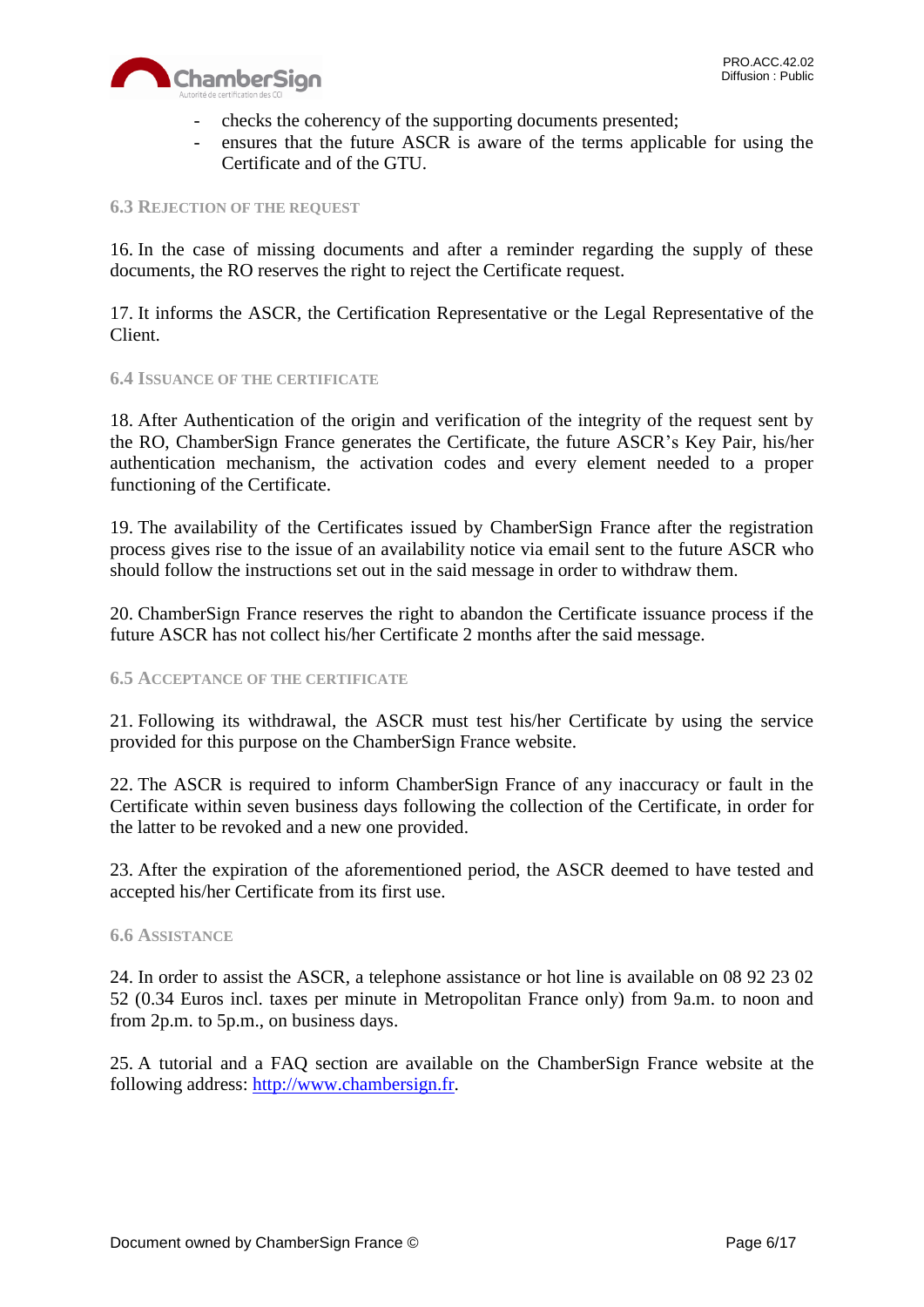<span id="page-6-0"></span>26. The renewal of an expired Certificate necessitates that all supporting documents that are no longer valid or that have been modified shall be provided again in accordance with the subscription form. All ASCR are warned by email of the upcoming expiry of their Certificate. If he wishes to renew it, the ASCR sends a renewal requests on the ChamberSign France website before the expiration date.

27. The renewal of a Certificate implies the renewal of the corresponding Key Pair and the modification of the validity dates but not of the other information, which shall remain identical to the previous Certificate.

## <span id="page-6-1"></span>**6.8 AMENDMENT OF THE CERTIFICATE**

28. The amendment of a Certificate corresponds to changes in information without changing the Public Key. **ChamberSign France does not make any amendment to a Certificate**.

29. In the case of a change in the information contained in the Certificate, the Certificate will be revoked and a new Certificate request must be made, in accordance with the terms and conditions defined by the GTU.

## <span id="page-6-2"></span>**6.9 LOSS OF PASSWORD**

30. The password required to use the Certificate by the ASCR is not registered to any base and is known only by the ASCR. Therefore, in case of loss of password, ChamberSign will not be able to recover it and the Certificate will be revoked. A new Certificate request will then be made on the terms defined by the GTU

<span id="page-6-3"></span>**7. CONDITIONS FOR USING CERTIFICATES AND RESTRICTIONS**

31. The use of the ASCR's Private Key and of the Certificate must remain strictly limited to electronic Authentication services.

32. The Certificates must not be used for personal purposes.

<span id="page-6-4"></span>**8. CERTIFICATE VERIFICATION PROCEDURE**

33. ChamberSign France undertakes to provide, 24h/24 a consultancy service on its [www.chambersign.fr](http://www.chambersign.fr/) website enabling to check the validity of the Certificates it has issued.

34. The information made available by ChamberSign to the Certificate User will enable the latter to check and validate the status of a Certificate and of all of the corresponding Certification chain.

- <span id="page-6-5"></span>**9. REVOCATION OF THE CERTIFICATE**
- 35. A Certificate may be revoked by ChamberSign for the following reasons:
	- amendment in information contained in the Certificate;
	- inaccurate information provided in the registration file;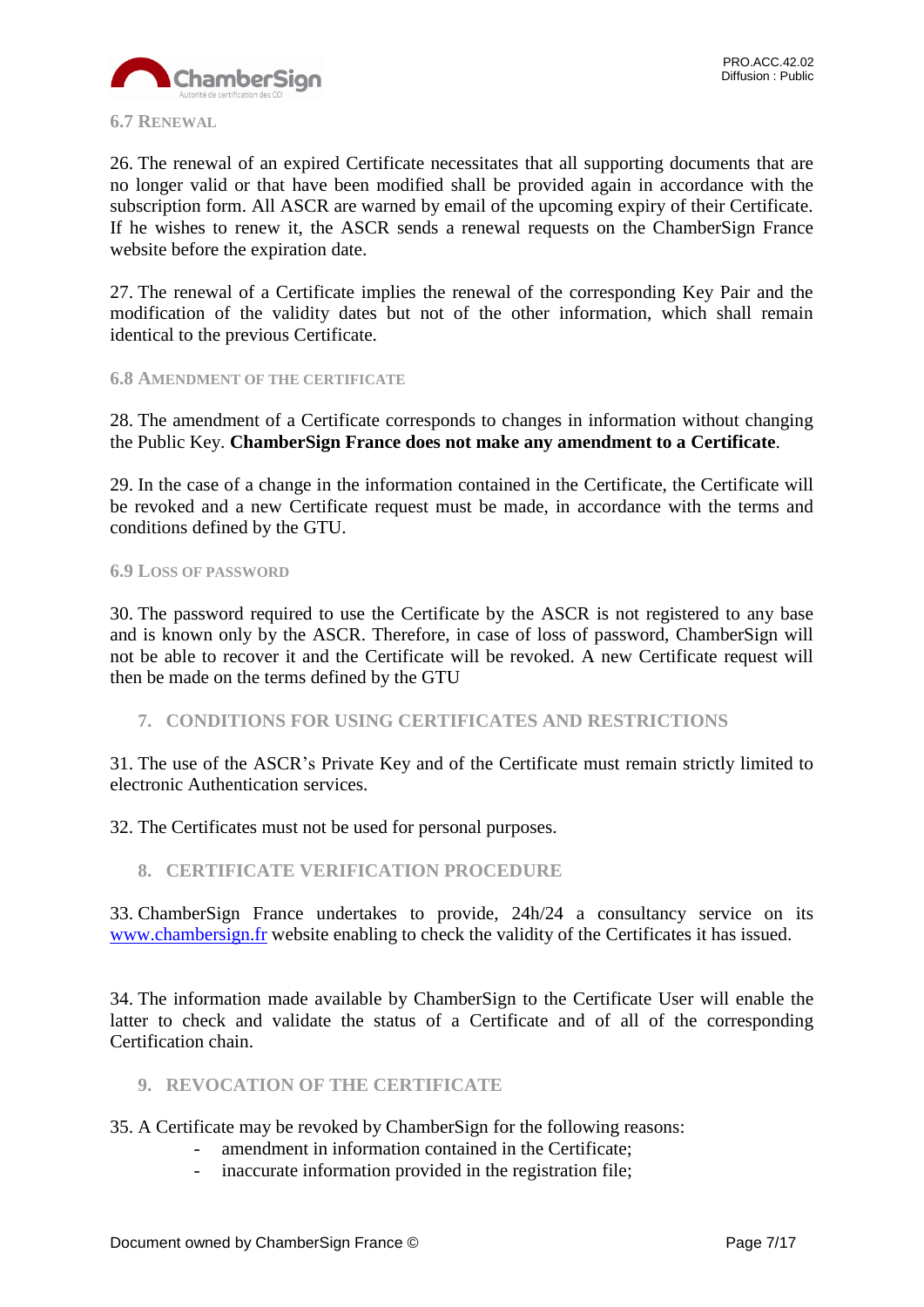

- lack of payment of the price of the Certificate by the Client;
- possible or proved compromise of the ASCR's Private Key;
- lack of respect by the ASCR of the rules for using the Certificate;
- lack of respect by the ASCR and/or the Client of ChamberSign France's CP obligations;
- performance of fraudulent operations;
- termination of the subscription;
- request for revocation of the Certificate by the Client;
- end of the ASCR's office or employment with the Client, for whatever reason : death, resignation, etc;
- loss of the password;
- cessation of the Client's activity.

36. Request to revoke the Certificate may be made at any time by registered letter with confirmation of receipt sent to the RO, or online from the following website: [www.chambersign.fr.](http://www.chambersign.fr/)

37. The revocation request may be made by the following persons:

- the Legal Representative of the Client;
- the ASCR;
- the Certification Representative
- ChamberSign France.

38. The revocation request shall undergo a verification procedure regarding the person making the request and their authority in relation to the Certificate.

39. The ASCR receives confirmation of this revocation, by email.

40. The ASCR acknowledges and accepts that he will bear all responsibility for any use of the Certificate after having become aware of the occurrence of any of the above-mentioned events, without prejudice to any legal action for liability that ChamberSign France reserves the right to instigate against the ASCR.

<span id="page-7-0"></span>**10. CHAMBERSIGN'S OBLIGATIONS**

41. ChamberSign France allocates an OID to its CP which is included in the corresponding Certificates that it undertakes to have evolved in the case of evolution in its CP.

42. ChamberSign France undertakes to perform the certification services in accordance with the terms and conditions and subject to the restrictions of these GTU.

43. ChamberSign France undertakes to show the Users of its Certificates, upon request, that it has issued a Certificate for a given ASCR and that this ASCR has accepted the Certificate.

44. It undertakes to endeavour to create and issue Certificates that contain information deemed as accurate.

45. For this, ChamberSign France undertakes to ensure that the Certificate application file is complete, and that the documents provided apparently comply.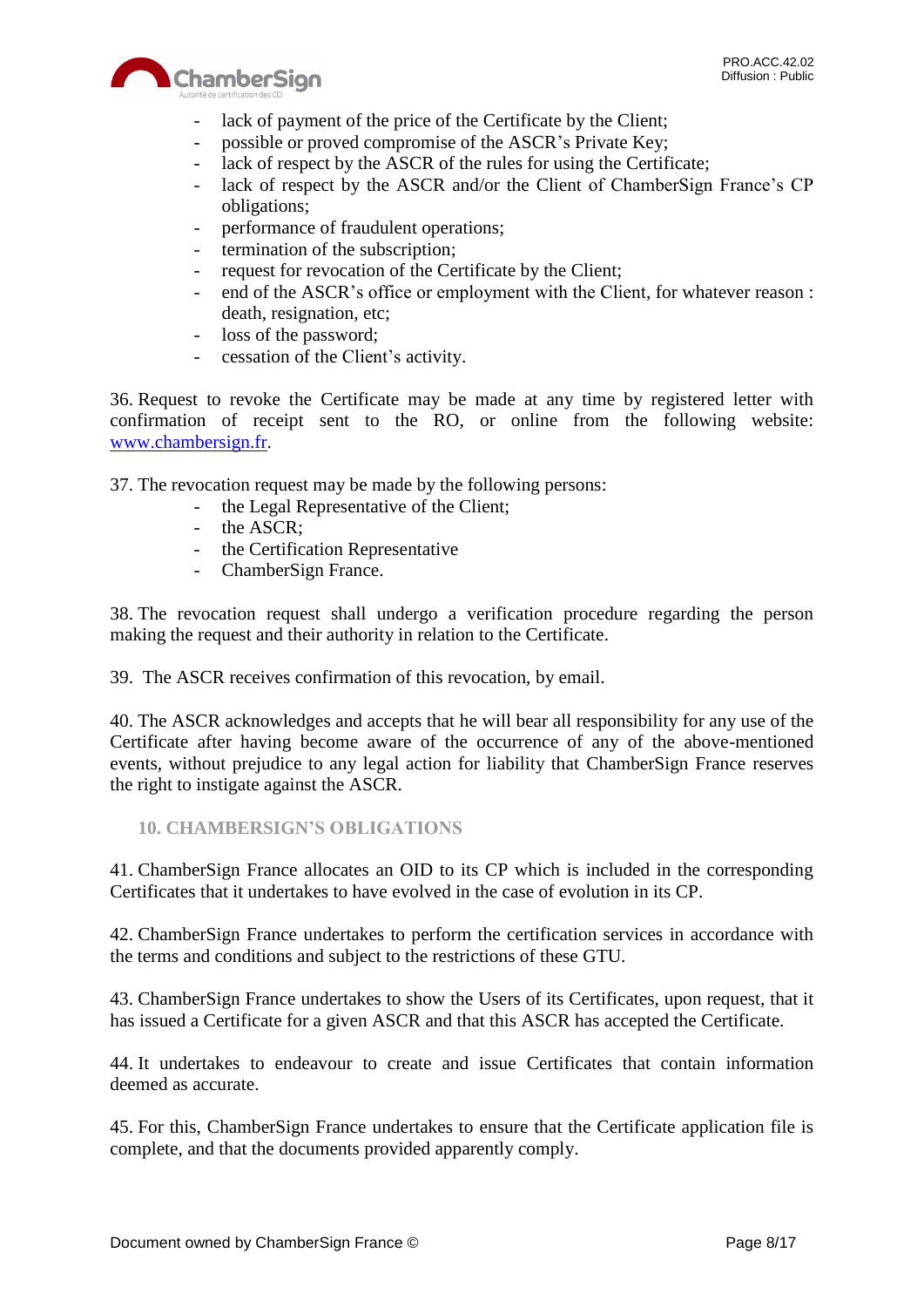

46. It undertakes to ensure that the Certificate is delivered to the ASCR within a period of 48 hours as from receipt of a full file by the RO.

47. It undertakes to establish, by issuing a Certificate, a link between the identity of a person and the information contained in the said Certificate.

48. Should the Client's Legal Representative use the services of an assignee, the RO undertakes to inspect the assignee's identity and to check the existence of an authorisation signed between the Client's Legal Representative and the assignee.

49. The assignee shall be responsible for the validity of the mandate granted by the Client or its Legal Representative and undertakes to give the RO a declaration to that effect.

50. ChamberSign France takes all reasonable steps to ensure that the ASCRs are aware of their rights and obligations regarding the use and management of the keys, the Certificates and the equipment and software used for the purpose of the KMI.

51. ChamberSign France takes all necessary measures in order to cover its liability related to its operations and/or activities and possesses the financial stability and resources required for working in compliance with the CP.

52. ChamberSign France has a general obligation of surveillance as regards the security and integrity of the Certificates issued by it or one of its components.

53. ChamberSign France undertakes to ensure the proper functioning of the Certificates that it issues.

# <span id="page-8-0"></span>**11. CLIENT'S OBLIGATIONS**

54. The Client and its Legal Representative undertake to respect the provisions of the GTU.

55. The Client and its Legal Representative are liable for managing the Certificates issued to their employees, assignees or agents in the scope of the subscription contract, and vouches that every Certificate ASCR shall comply with the provisions of the GTU and that no fraud or failure will be committed. In this respect, the Client and its Legal Representative notably ensure that the ASCR shall:

- Not make any personal use of the Certificates;
- Not communicate information relative to the creation or modification of the Certificate during the lifetime of the Certificate;
- Respect the revocation procedure as set forth in article 8;
- Keep secret and in a secure manner the confidential data of the Certificate and particularly its password.

56. The Client and its Legal Representative undertake to provide all useful, accurate and updated information for creating and managing the Certificates.

57. The Client and its Legal Representative undertake to inform the related RO with any amendments regarding the information contained in the Certificate, by letter with the supporting documents required, within 30 days from their occurrence. Otherwise,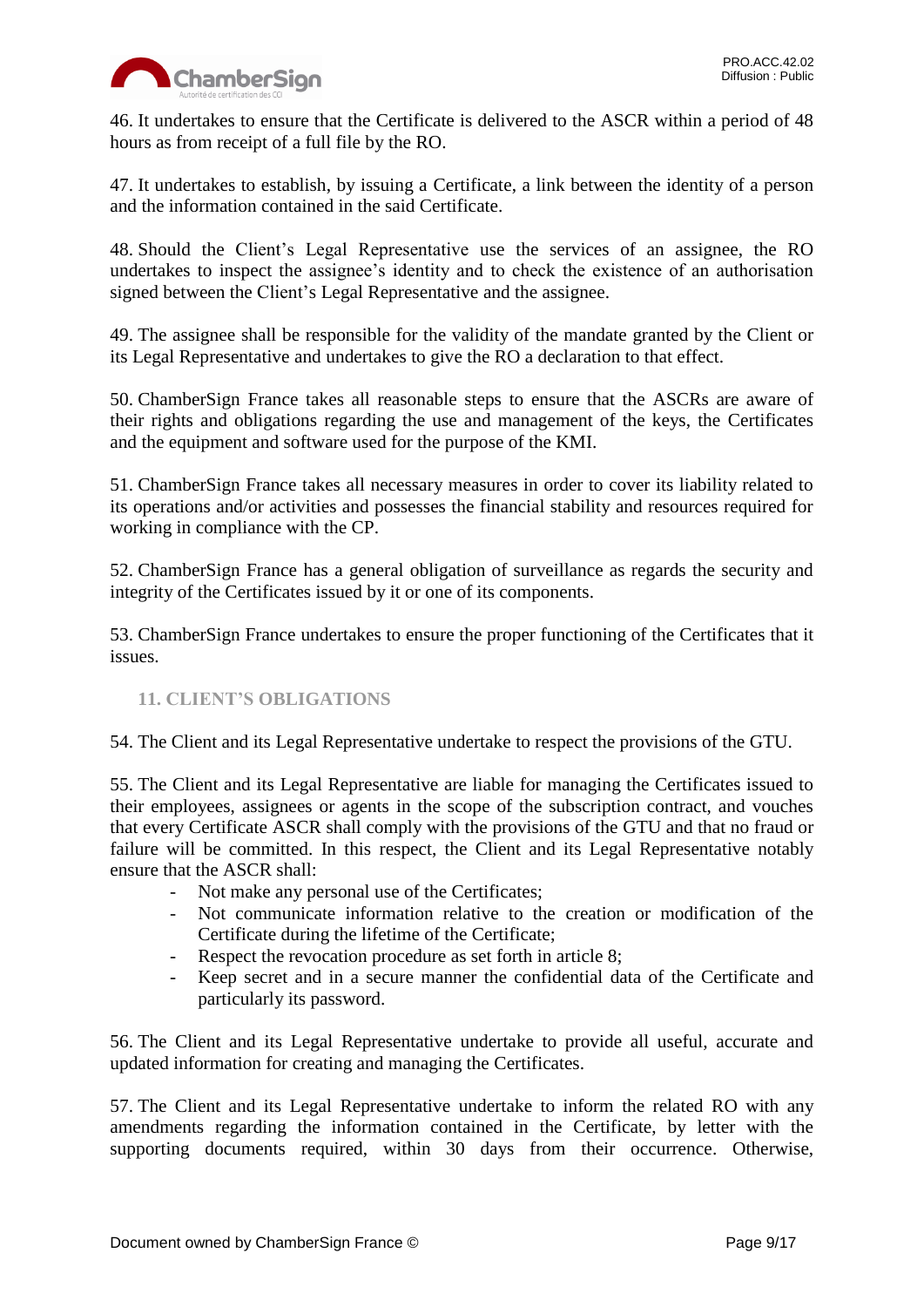

ChamberSign France reserves the right, once the period has passed, to revoke the Certificate (or rescind the subscription).

58. The Client and its Legal Representative vouch for the accuracy of the information provided and the comprehensiveness of the supporting documents required for the registration of the Certificate.

59. The Client and its Legal Representative acknowledge and accept that the information provided in this respect is kept and used by ChamberSign France in order to manage the Certificates in accordance with the conditions stipulated by law and in particular those regarding the protection of personal data.

60. The Client and its Legal Representative acknowledge being informed of the installation condition of the ChamberSign France Certificates. In particular, the Certificate is the subject of a tutorial available on the ChamberSign France website.

61. The Client and its Legal Representative shall choose equipment and software providing the necessary security for the installation and protection of the Certificates and material support. In particular, they implement a qualified equipment at least at the elementary level by the National Security Agency Information Systems.

# <span id="page-9-0"></span>**12. ASCR'S OBLIGATIONS**

62. The ASCR commits to give any necessary, accurate and updated information for the creation and managing of Certificates for their duration.

63. The ASCR vouches the accuracy of the given information and of the comprehensiveness of the supporting documents required for the registration of the Certificate.

64. He acknowledges and accepts that the information provided in this respect is kept and used by ChamberSign France in order to manage the Certificates in accordance with the conditions stipulated by law and in particular those regarding the protection of personal data.

65. The ASCR informs ChamberSign France of any amendment regarding the information contained in his/her Certificate. In the case of a lack of prior information from the ASCR to ChamberSign France, ChamberSign France's liability may not be engaged in case of discrepancies between the information and reality.

66. ChamberSign France reserves the possibility to perform random checks regarding the accuracy of the information contained in the Certificate.

67. The ASCR commits to inform the related RO with any amendments regarding the information contained in the Certificate, by letter with the supporting documents required, within a period of 30 days as from their occurrence. Otherwise, ChamberSign France reserves the right, once the period has passed, to revoke the Certificate.

68. The ASCR acknowledges that he/she has been informed of the conditions of installing the Certificates and of the tutorial available on the ChamberSign France website.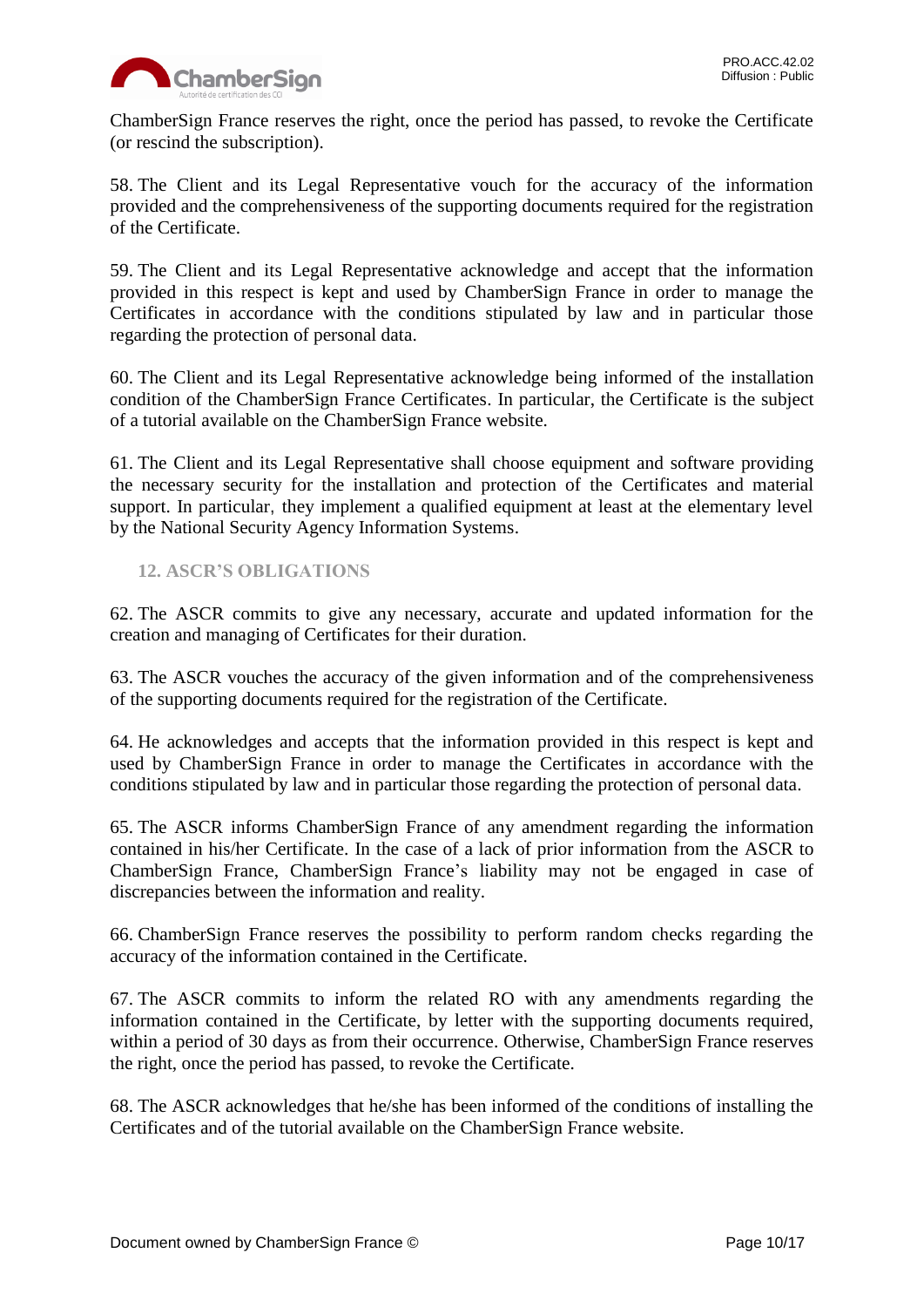

69. The ASCR chooses equipment and software providing security in keeping with his/her needs for the installation and protection of the Certificates. In particular, they implement a qualified equipment at least at the elementary level by the National Security Agency Information Systems.

70. The ASCR undertakes to respect the authorised uses of the Key Pairs and Certificates.

71. The ASCR protects his/her Private Key by means that are adapted to his/her surroundings.

72. The ASCR protects his/her activation data and, where appropriate, implements it.

73. The ASCR protects the access to his/her Certificates base. In the case of a Certificate to the software format the ASCR has to protect it with a strong password, that is to say, a password containing at least 8 characters with capital letters, numbers and special characters and protect this password. It is the responsibility of the ASCR to make a backup of the software Certificate, in order to ensure proper operation in the event of breakdown or change IT equipment. The backup is stored by the ASCR in a secure location. In no event the liability of the Certification Authority can not be held due to the loss of the private key by the ASCR.

74. The ASCR respects the conditions of using his/her Private Key and the corresponding Certificate.

75. The ASCR must make, immediately, a revocation request of his/her Certificate in the case of compromise or suspected compromise of his/her private key (or the activation data).

76. The ASCR undertakes not to deliver the Certificate attributed to him/her or the protection codes of this Certificate.

77. The ASCR is informed that the personal identity information may be used as elements of authentication during the revocation request.

78. In case of change of the ASCR during the Certificate's validity period, the new ASCRmust be registered with the RO.

<span id="page-10-0"></span>**13. OBLIGATIONS OF CERTIFICATE USERS**

79. The Certificate Users undertake to respect these GTU.

80. The Certificate Users check and respect the purpose for which a certificate has been issued.

81. The Certificate Users check that the Certificate issued by ChamberSign France are referenced at the security level and for the level of trust required by the application.

82. For each of the Certificates of the certification chain, from the ASCR's Certificate to the root certification authority, the Certificate Users check the status of the Certificate and in particular the digital signature of ChamberSign France, issuer of the Certificate in question, and inspect the validity of this Certificate.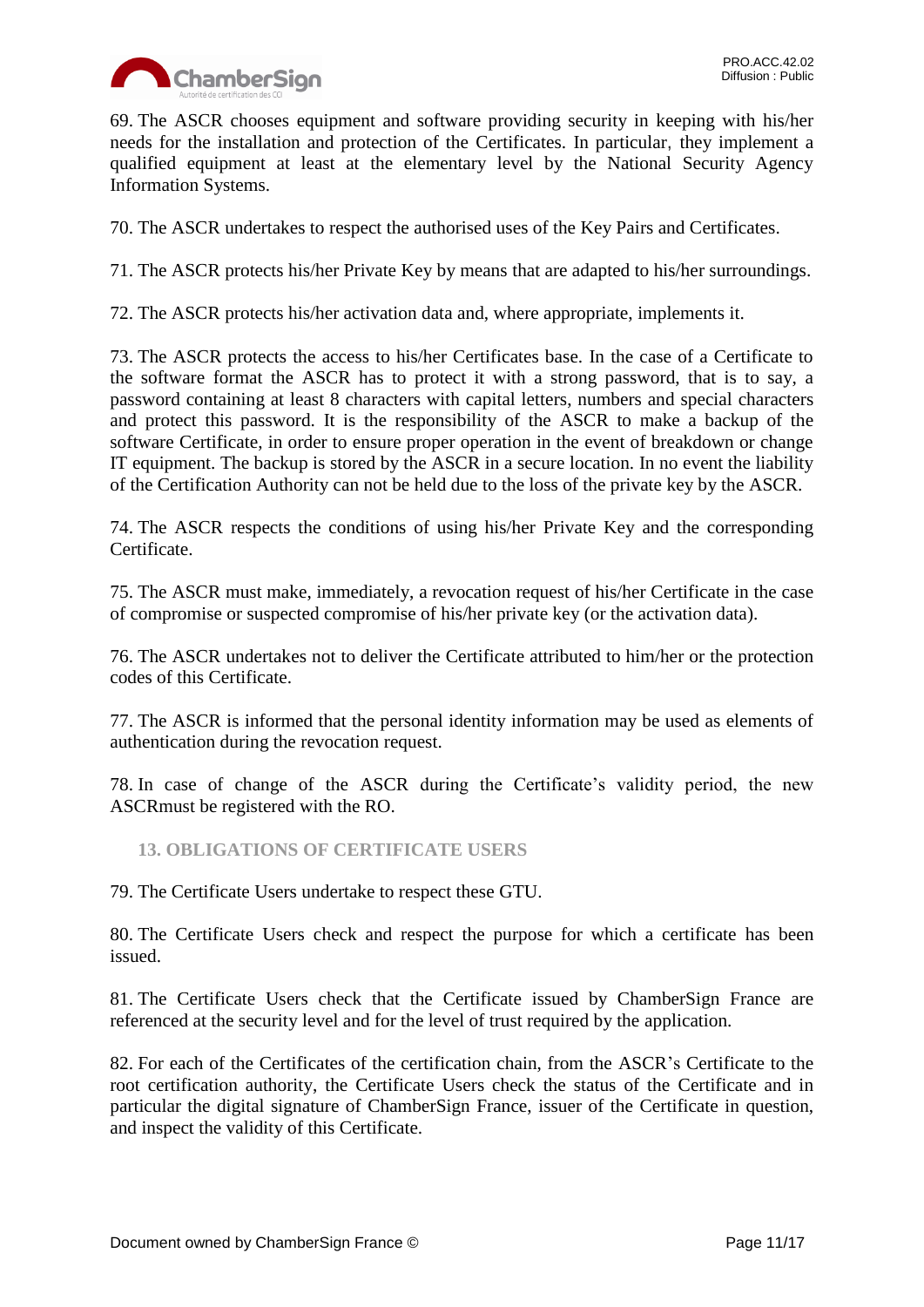

83. When the ASCR is not the Legal Representative of the Entity, the Certificate user must verify that the ASCR has, at the date of the signing, the necessary powers to bind the Entity for the act in question.

84. The Certificate Users check and respect the obligations of the Certificate Users set forth in the applicable CP.

<span id="page-11-0"></span>**14. PRICE AND PAYMENT**

<span id="page-11-1"></span>**14.1.PRICE**

85. The price of the Certificates is assessed in accordance with the pricing conditions issued by ChamberSign France.

86. The following settlement means are accepted:

- Cash card;
- Bank transfer;
- Order for payment;
- Cheque.

87. No discount is granted in the case of early settlement.

88. ChamberSign France reserves will invoice bank fees to the ASCR should the latter issue a bad cheque, along with any costs incurred due to a payment error by the ASCR, or in case of a double payment

89. The price of the Certificate is settled upon receipt of the invoice which corresponds to the downloading of the certification or to the anniversary date, if the payment is made in instalments.

- 90. As an exception to the above, the Client may request, on its Certificate request, to benefit from a payment by yearly instalment. In this case, the annual subscription fee is due at the Certificate anniversary date, as set forth in the subscription invoices, unless the Certificate has been revoked by the Client or the ASCR before this date.
- 91. Payments are due on their due date even if the invoices issued by ChamberSign France do not mention a purchase order number or any other specific mention requested by the Client.
- 92. The Client acknowledges that the price of the Certificate is fully owed notwithstanding the Certificate early revocation, for whatever cause and even when the payment is made in instalments. The Client may consequently be obligated by way of court proceedings or by a judicial officer (bailiff) to pay any remaining amount.
- 93. In the case of lack of settlement within the required period, an indemnity shall be owed, in accordance with article L 441-6 of the Code de Commerce, calculated on the basis of the interest rate applied by the European Central Bank to its most recent refinancing operation, increased by 10 percentage points, as well as a fixed indemnity for recovery costs of 40  $\epsilon$ .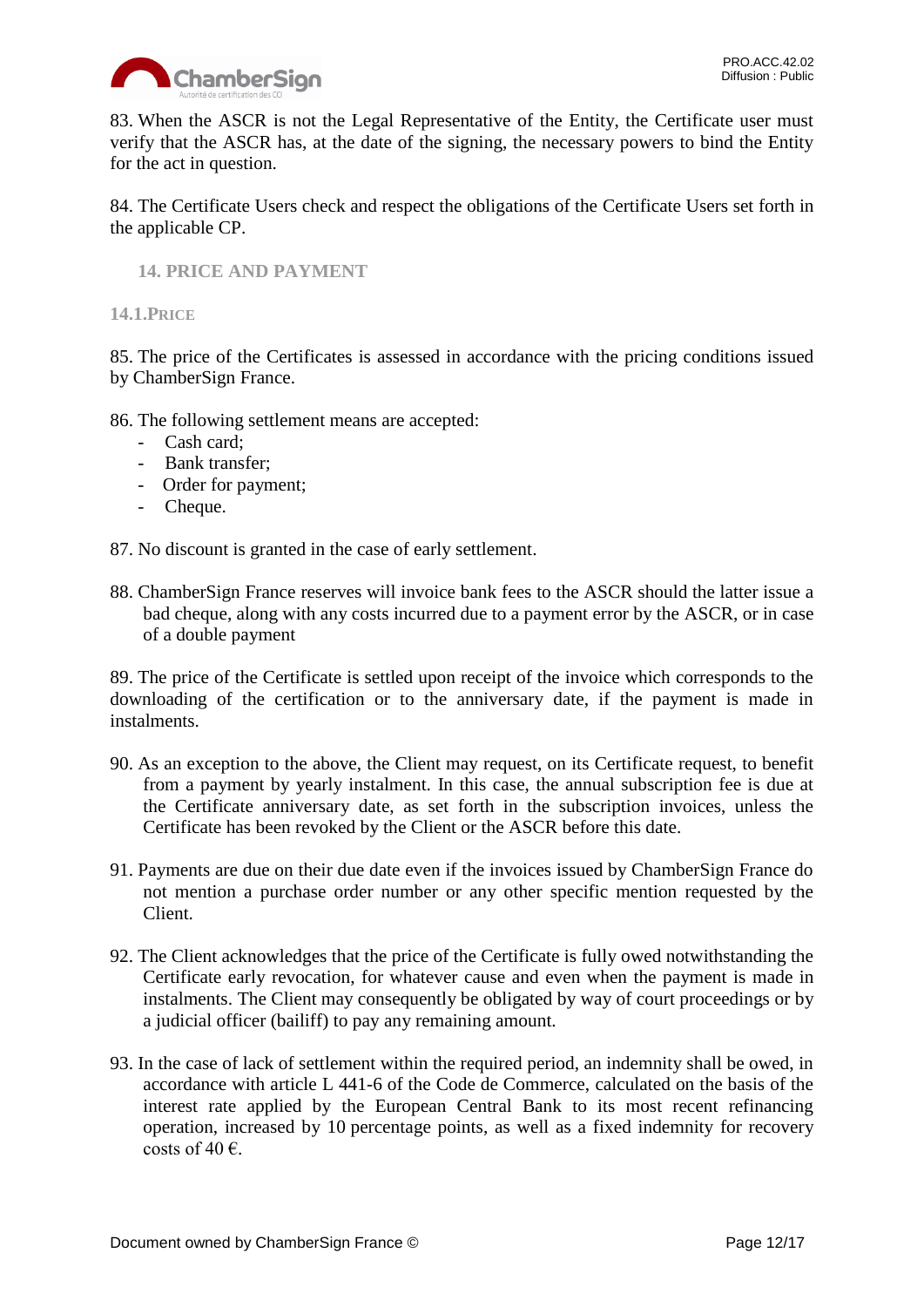

- 94. These penalties will be applicable as from the day following the date stipulated for the settlement of the invoice and shall be payable without any reminder being required.
- 95. In the case of lack of settlement, the Certificate will be rightfully revoked without entitling any party to compensation or replacements.

# <span id="page-12-0"></span>**14.2.INVOICING**

- 96. Original invoices are issued by ChamberSign France under electronic form and sent by email to the ASCR or to any email address indicated to this purpose by the ASCR during the Certificate request. The ASCR and the Client commits to inform ChamberSign France of any email address modification.
- 97. No request to obtain a "paper" invoice will be honoured.
- 98. An invoice is issued for each individual Certificate, even when the Client has several Certificates. The issuance of a global invoice on the Client request will generate an extra cost of 40  $\epsilon$  exclusive of taxes plus 5  $\epsilon$  exclusive of taxes per Certificate (cancellation cost per each invoice).
- 99. The Client's registered name and address indicated on the Certificate request will be used to issue invoices. No changes to this information may be made on the invoices or on the Certicate. In the case of a change of the information in the Certificate, the Certificate will have to be revoked and a new Certificate request done, under the GTU conditions.

## <span id="page-12-1"></span>**15. LIABILITY**

- 100.ChamberSign France is liable for the compliance of its Certification Policy with the requirements issued by the Standard-CP.
- 101.ChamberSign France bears the cost of any damaging consequences as a result of failure by it or one of its components to respect its Certification Policy.
- 102.ChamberSign France acknowledges that its liability is incurred in the case of fault or negligence, by itself or one of its components, of any kind and seriousness whatsoever, which may lead to ASCRs' personal data being read, altered or misused for fraudulent purposes, whether this data is contained or in transit in the ChamberSign France Certificates management applications.
- 103.It is responsible for maintaining the level of security of the technical infrastructure that it uses for providing its services.
- 104.ChamberSign France may not be held liable for the prejudice caused by a use of the Certificate that exceeds the limits of the authorised use.
- 105.ChamberSign France's liability may not be incurred in the case of inaccurate information due to false declarations, false documents or the absence of information on amendments occurring in the situation of the Client, the ASCR, or the Legal Representative or the Certification Representative upon creating the Certificate or during its validity period, whether such false declaration, false document or omission is intentional or not.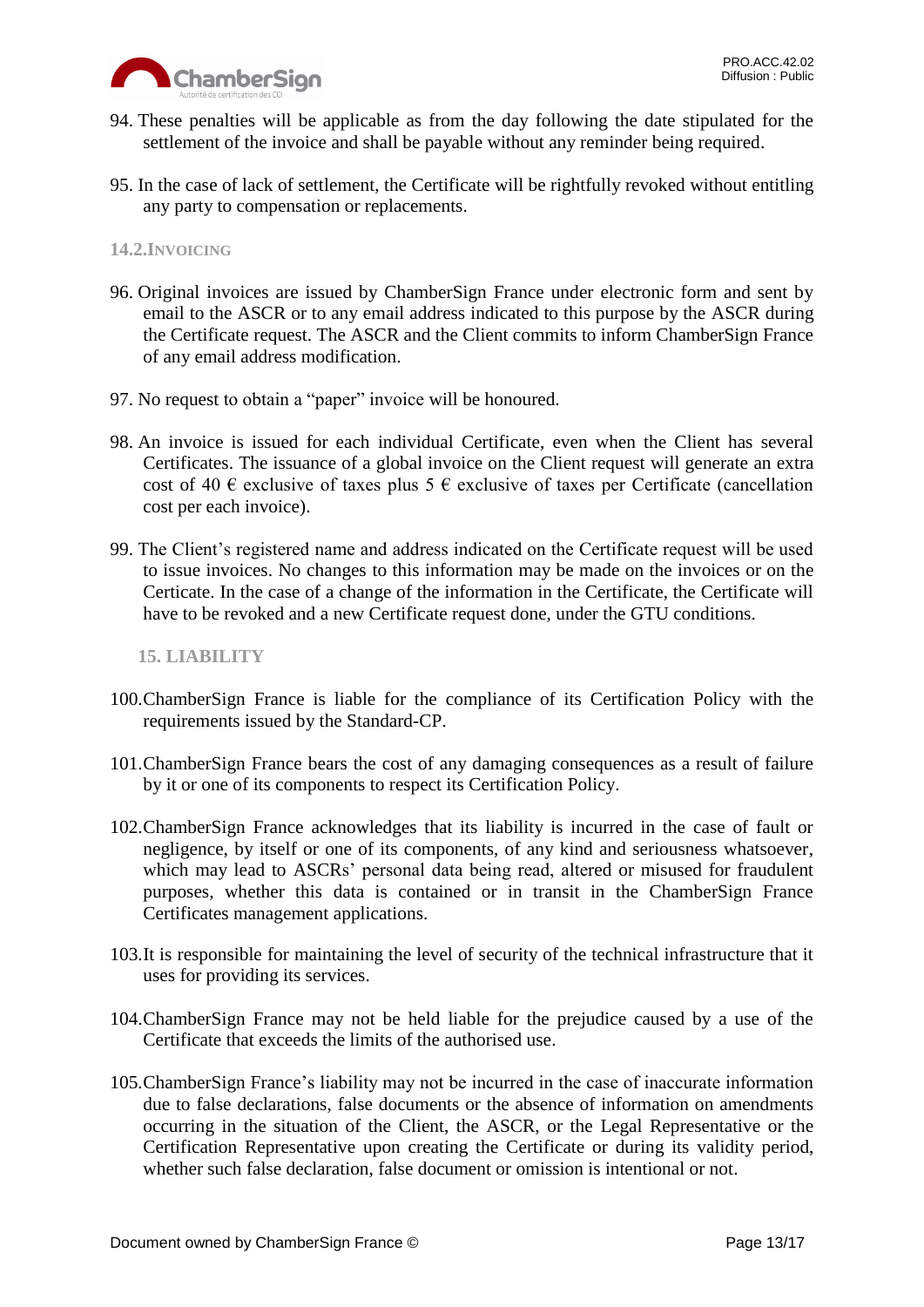

- 106.ChamberSign France does not make any commitment, or take on any liability as regards the consequences of delays in transmission, alteration, errors or losses of any electronic message, letter or document authenticated.
- 107.ChamberSign France may not be held liable for any content of the messages authenticated using the Certificate, the Client and the ASCR being exclusively responsible to third party for the content of such messages.
- 108.Without prejudice to the article entitled "Insurance", ChamberSign France may not, under any circumstances, be held liable for any consequential damage such as, for example, any financial or commercial prejudice, or loss of profits or business, caused by or resulting from the subscription or related to the use of the Certificates issued by ChamberSign France.
- 109.It does not take on any commitment or liability regarding the use of a Certificate that does not comply with these GTU, in particular as regards the inspection procedures on the validity of the Certificate during a transaction.
- 110.Furthermore, ChamberSign France may not be held liable for phenomena related to the normal wear and tear of computing media, and in particular the deterioration of the information held on the said media due to the influence of magnetic fields.
- 111.ChamberSign France may not be held liable for damage related in particular to an interruption or fault in the services and applications of the Certificate User.
- 112.ChamberSign France may not be held liable for the use of the Private Key of the ASCR, who has personal liability for it. Any damage related to the Compromise of the Private Key is borne by the Legal Representative.
- 113.ChamberSign France may not be held liable for any illegal use of the Certificate when the Client, Legal Representative, Certification Representative or ASCR have not made a revocation request in accordance with these GTU.

<span id="page-13-0"></span>**16. INSURANCE**

- 114.ChamberSign France has taken out an insurance policy through Gras Savoye, insurance broker, covering the consequences of its professional civil third-party liability, for all physical, material and consequential damage resulting from its activity.
- 115.Regarding a software Certificate, the ASCR will not be entitled to the replacement of lost Certificate, or stolen according to the terms of the insurance policy taken out by ChamberSign France.

<span id="page-13-1"></span>**17. CONFIDENTIALITY**

- 116.All information and all data provided by the parties, in writing or verbally shall be considered as confidential.
- 117.The parties undertake to: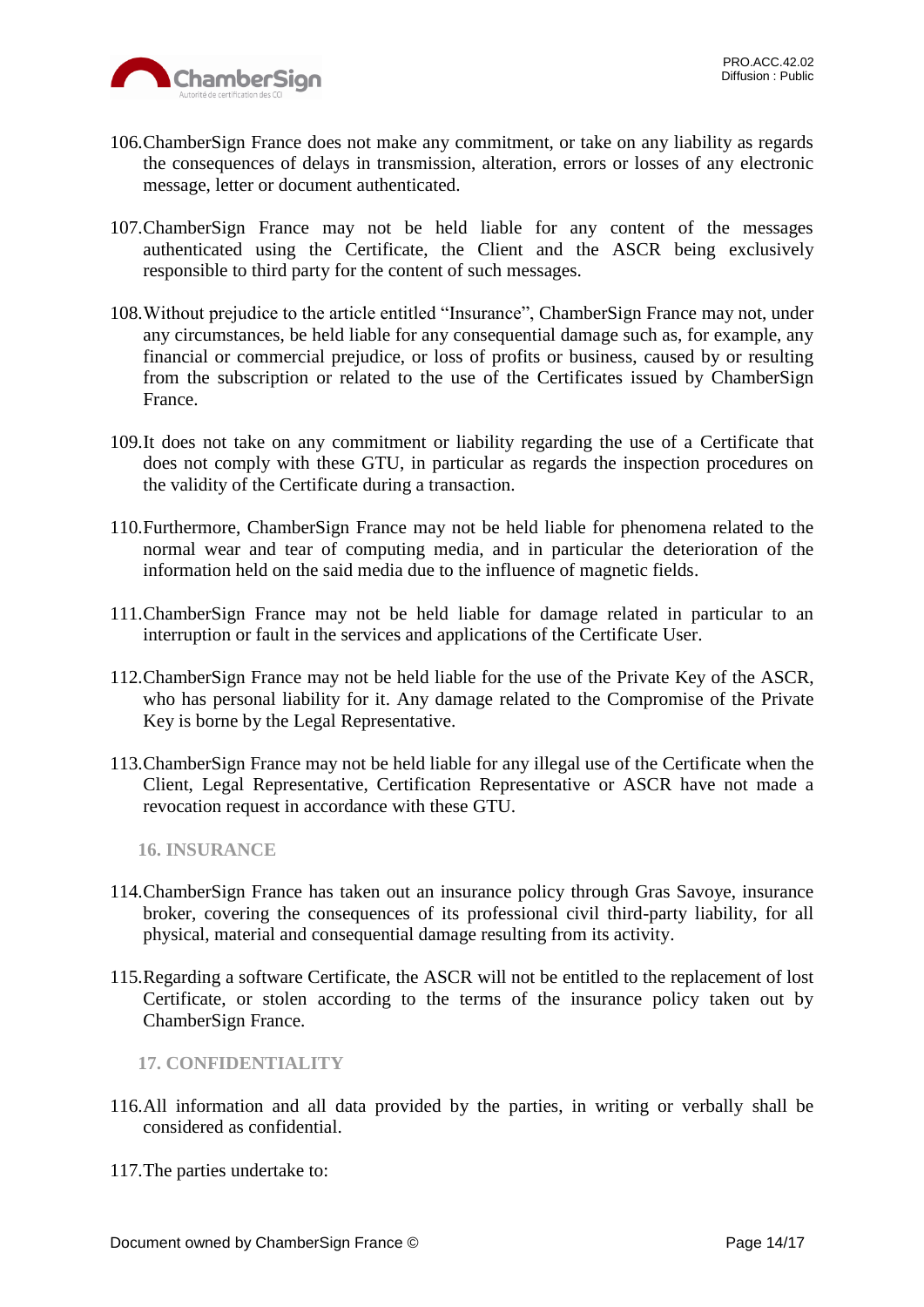

- treat the confidential information with the same level of protection as they apply to their own confidential information of the same importance;
- keep the information confidential and ensure that it is not revealed or likely to be revealed either directly or indirectly to any third party;
- avoid the confidential information being either copied, reproduced, duplicated, in part or in whole, when such copies, reproductions or duplications are not directly related to the performance of these general terms.

# <span id="page-14-0"></span>**18. INTELLECTUAL PROPERTY**

- 118.The parties declare and guarantee that they have free disposal of the trademarks, names, corporate names and other distinctive signs to be used in relation to these general terms.
- 119.With the exception of the use of the Certificates as stated in the GTU, the Client and the ASCR shall not present or use trademarks, logos, files or any other intellectual property rights belonging to ChamberSign France without its prior, explicit and written authorization.

# <span id="page-14-1"></span>**19. PERSONAL DATA**

- 120.The personal data collated by ChamberSign France for the purpose of issuing and keeping the Certificates will only be processed for the purpose for which they have been collated.
- 121.ChamberSign France represents and warrants that the collection of personal data in relation to these general terms and the processing for which it is responsible is performed in accordance with the terms of law no. 78-17 of  $6<sup>th</sup>$  January 1978 regarding IT, files and freedom.
- 122.In particular, ChamberSign France deals personally with the observation in relation to the persons involved in the collation and processing of personal data of the information specified in article 32 of the law of  $6<sup>th</sup>$  January 1978.
- 123.ChamberSign France ensures the confidentiality and security of the data collated in relation to these general terms.
- 124.However, this data may be provided to the technical operator of ChamberSign France, which respects the same confidentiality policy as ChamberSign France.
- 125.The Legal Representative, the Certification Representative and the ASCR may write to ChamberSign France, at the following address: ChamberSign France - 46 avenue de la Grande Armée - 75017 Paris, in order to use their rights to access, question, oppose for legitimate grounds, and rectify the information about them and being processed by ChamberSign France, in accordance with the conditions set out by the law of  $6<sup>th</sup>$  January 1978.

# <span id="page-14-2"></span>**20. TERMINATION OF THE SUBSCRIPTION**

126.The Client may terminate the subscription at any time, without reason.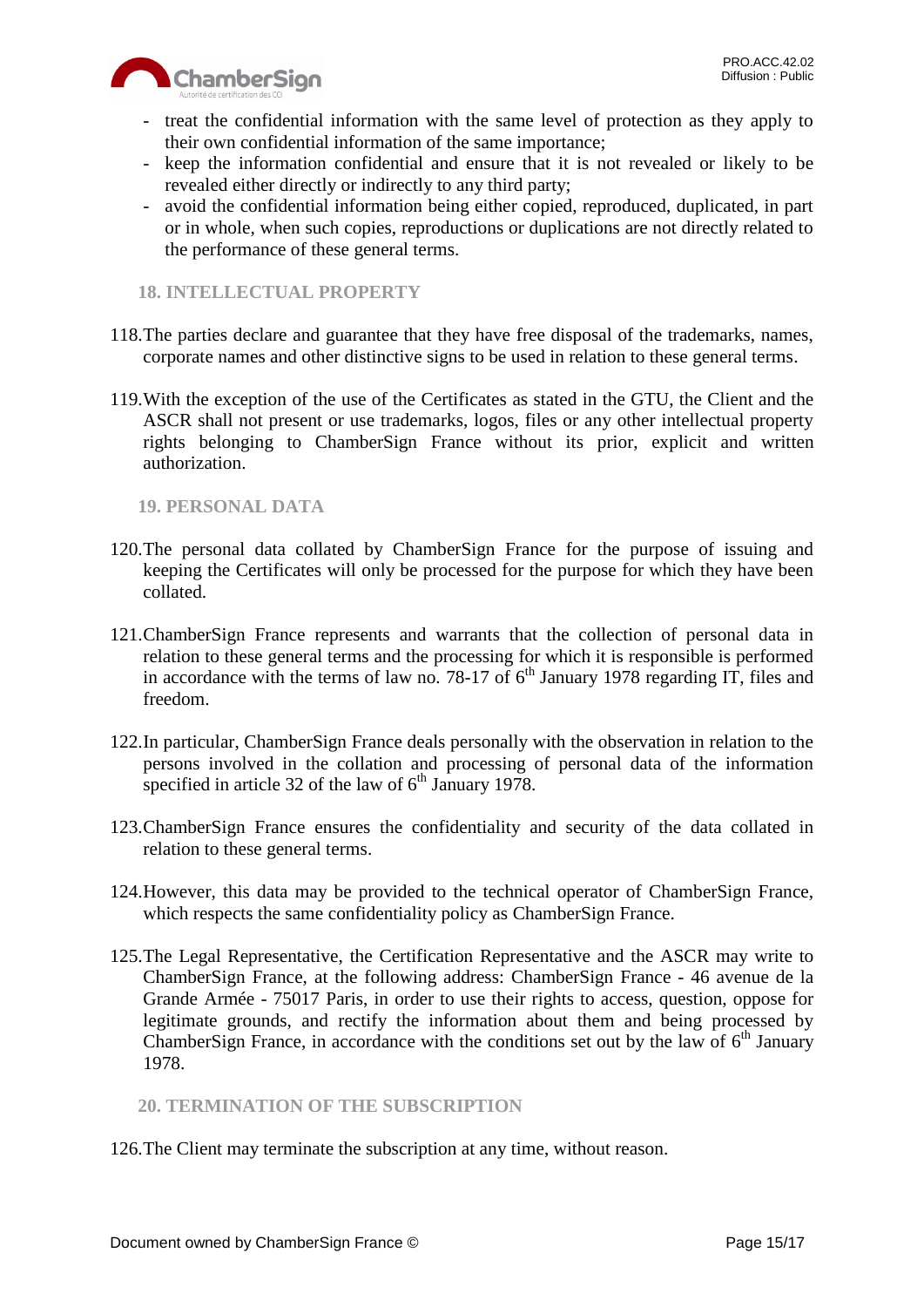

- 127.In this case, the latter may not claim the reimbursement of the amounts already paid in relation to the subscription for ChamberSign France's Certification service.
- 128.ChamberSign France may terminate the subscription in advance if the Legal Representative or the ASCR does not respect the contractual obligations incumbent upon them, after formal notice remaining unanswered after 30 days.
- 129.The subscription is terminated automatically:
	- in the case of expiry of all of the Certificates that have not been renewed;
	- in the case of revocation of the Certificates;
	- in the case of lack of payment of the price of the subscription.
- 130.If, after revocation, ChamberSign France receives a new Certificate request from the same person, a new file shall be created and the GTU should be signed again.
- 131.In the case of termination occurring before the end of the validity period related to the Certificate, for reasons not attributable to ChamberSign France, the price paid by the Client shall remain acquired by ChamberSign France.

<span id="page-15-0"></span>**21. CONSERVATION**

- 132.ChamberSign France shall keep the documents regarding the proof of the ASCR's identification inspection for the periods stipulated in the Certification Policy.
- 133.The logbooks shall be kept on site for a period of 30 days. After being generated, they shall be archived and kept for 5 years.
- 134.The registration files are archived for a period of 11 years from the Certification issuance. If the Client requests a copy of the registration file, the related cost shall be charged to the Client.
- 135.The Certificates and the CRLs are archived for a period of 5 years.
- 136.If the Client wishes the registration file, the Certificates or the CRLs to be archived for a longer period, he shall do it on its own and bear the relevant costs.

<span id="page-15-1"></span>**22. NULLITY**

137.Should one or several clauses of these GTU be deemed as null and void or declared as such by a law, regulation or further to a final ruling from a jurisdiction, the other clauses shall maintain their full validity except in the case of characteristics that are inseparable from the disputed clause.

<span id="page-15-2"></span>**23. ENTIRE AGREEMENT**

138.The parties acknowledge that the GTU, subscription form, pricing list and Certification Policy of ChamberSign France and any contractual document regarding the issuance and management of the Certificates constitute the whole of the agreement.